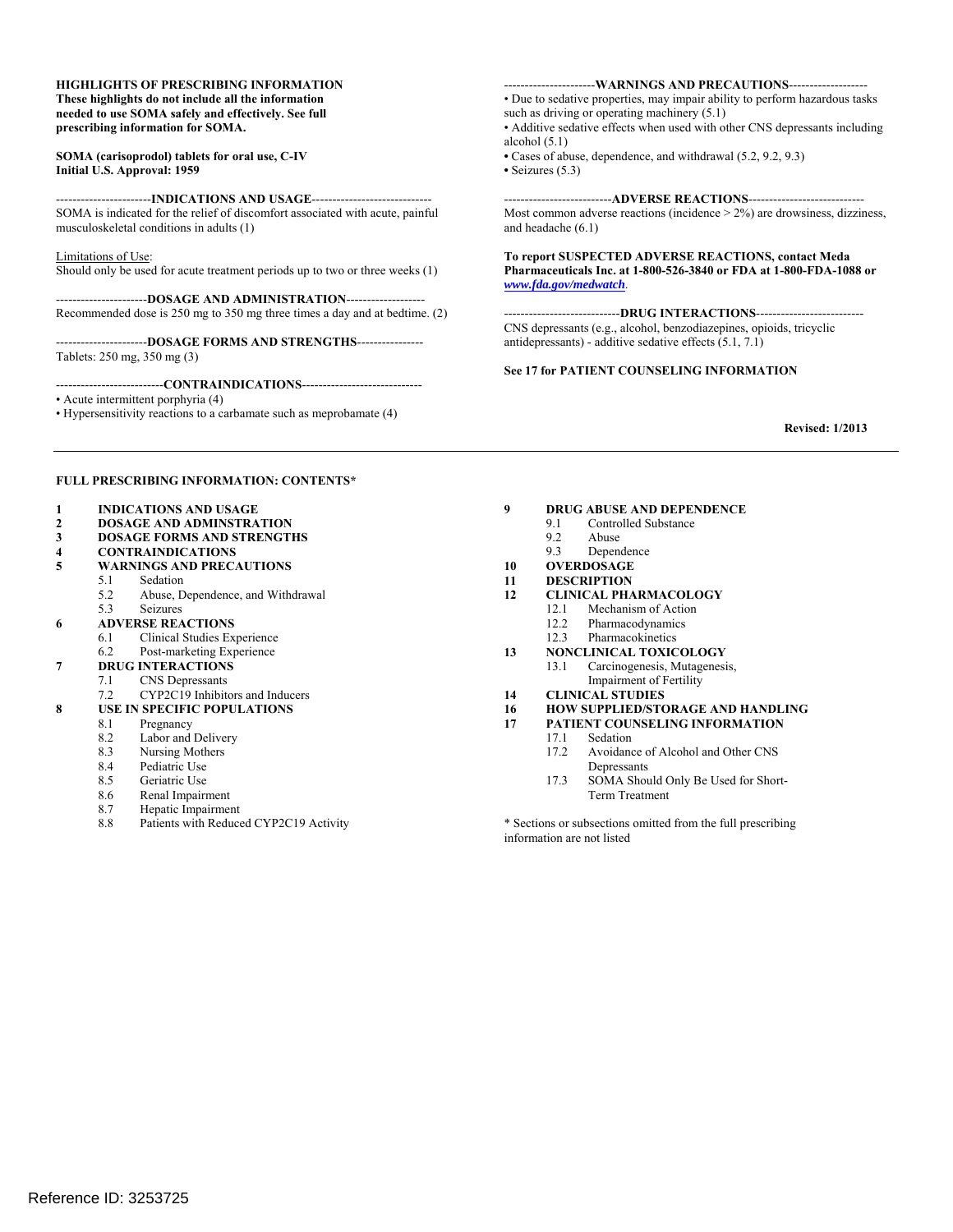# **FULL PRESCRIBING INFORMATION**

### **INDICATIONS AND USAGE**

 $\mathbf{1}$ **1** SOMA is indicated for the relief of discomfort associated with acute, painful musculoskeletal conditions in adults.

SOMA should only be used for short periods (up to two or three weeks) because adequate evidence of effectiveness for more prolonged use has not been established and because acute, painful musculoskeletal conditions are generally of short duration [*see Dosage and Administration (2)*].

# **2 DOSAGE AND ADMINISTRATION**

The recommended dose of SOMA is 250 mg to 350 mg three times a day and at bedtime. The recommended maximum duration of SOMA use is up to two or three weeks.

### **3 DOSAGE FORMS AND STRENGTHS**

250 mg Tablets: round, convex, white tablets, inscribed with SOMA 250 350 mg Tablets: round, convex, white tablets, inscribed with SOMA 350

# **4 CONTRAINDICATIONS**

SOMA is contraindicated in patients with a history of acute intermittent porphyria or a hypersensitivity reaction to a carbamate such as meprobamate.

# **5 WARNINGS AND PRECAUTIONS**

### **5.1 Sedation**

SOMA has sedative properties (in the low back pain trials, 13% to 17% of patients who received SOMA experienced sedation compared to 6% of patients who received placebo) [*see ADVERSE REACTIONS (6.1)*] and may impair the mental and/or physical abilities required for the performance of potentially hazardous tasks such as driving a motor vehicle or operating machinery. There have been post-marketing reports of motor vehicle accidents associated with the use of SOMA.

Since the sedative effects of SOMA and other CNS depressants (e.g., alcohol, benzodiazepines, opioids, tricyclic antidepressants) may be additive, appropriate caution should be exercised with patients who take more than one of these CNS depressants simultaneously.

### **5.2 Abuse, Dependence and Withdrawal**

Carisoprodol, the active ingredient in SOMA, has been subject to abuse, dependence, withdrawal, misuse, and criminal diversion. *[see Drug Abuse and Dependence (9.1, 9.2, 9.3)].* Abuse of SOMA poses a risk of overdosage which may lead to death, CNS and respiratory depression, hypotension, seizures, and other disorders *[see Overdosage (10)].* 

Post-marketing experience cases of carisoprodol abuse and dependence have been reported in patients with prolonged use and a history of drug abuse. Although most of these patients took other drugs of abuse, some patients solely abused carisoprodol. Withdrawal symptoms have been reported following abrupt cessation of SOMA after prolonged use. Reported withdrawal symptoms included insomnia, vomiting, abdominal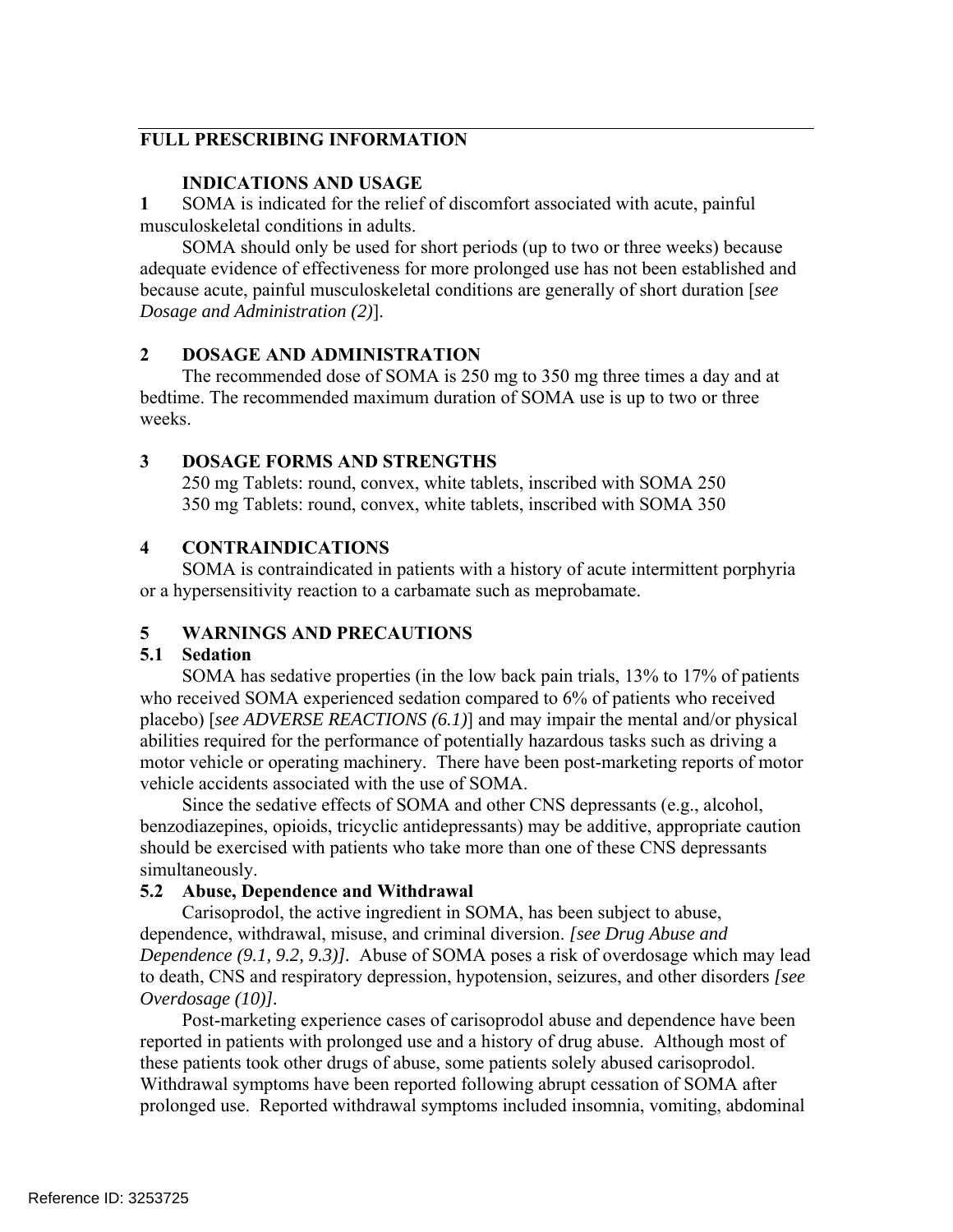cramps, headache, tremors, muscle twitching, ataxia, hallucinations, and psychosis. One of carisoprodol's metabolites, meprobamate (a controlled substance), may also cause dependence *[see Clinical Pharmacology (12.3)].* 

 To reduce the risk of SOMA abuse, assess the risk of abuse prior to prescribing. After prescribing, limit the length of treatment to three weeks for the relief of acute musculoskeletal discomfort, keep careful prescription records, monitor for signs of abuse and overdose, and educate patients and their families about abuse and on proper storage and disposal.

#### **5.3 Seizures**

There have been post-marketing reports of seizures in patients who received SOMA. Most of these cases have occurred in the setting of multiple drug overdoses (including drugs of abuse, illegal drugs, and alcohol*)* [*see Overdosage (10)*].

### **6 ADVERSE REACTIONS**

### **6.1 Clinical Studies Experience**

 Because clinical studies are conducted under widely varying conditions, adverse reaction rates observed in clinical studies of a drug cannot be directly compared to rates in the clinical studies of another drug and may not reflect rates observed in practice.

The data described below are based on 1387 patients pooled from two double blind, randomized, multicenter, placebo controlled, one-week trials in adult patients with acute, mechanical, lower back pain [*see Clinical Studies (14)*]. In these studies, patients were treated with 250 mg of SOMA, 350 mg of SOMA, or placebo three times a day and at bedtime for seven days. The mean age was about 41 years old with 54% females and 46% males and 74 % Caucasian, 16 % Black, 9% Asian, and 2% other.

There were no deaths and there were no serious adverse reactions in these two trials. In these two studies, 2.7%, 2%, and 5.4%, of patients treated with placebo, 250 mg of SOMA, and 350 mg of SOMA, respectively, discontinued due to adverse events; and 0.5%, 0.5%, and 1.8% of patients treated with placebo, 250 mg of SOMA, and 350 mg of SOMA, respectively, discontinued due to central nervous system adverse reactions.

Table 1 displays adverse reactions reported with frequencies greater than 2% and more frequently than placebo in patients treated with SOMA in the two trials described above.

| <b>Table 1. Patients with Adverse Reactions in Controlled Studies</b> |                |                                     |           |  |  |  |
|-----------------------------------------------------------------------|----------------|-------------------------------------|-----------|--|--|--|
| <b>Adverse</b>                                                        | <b>Placebo</b> | <b>SOMA 250 mg</b><br>$SOMA$ 350 mg |           |  |  |  |
| <b>Reaction</b>                                                       | $(n=560)$      | $(n=548)$                           | $(n=279)$ |  |  |  |
|                                                                       | n(%)           | n(%)                                | n(%)      |  |  |  |
| Drowsiness                                                            | 31 (6)         |                                     |           |  |  |  |
| <b>Dizziness</b>                                                      |                | 43(8)                               |           |  |  |  |
| Headache                                                              |                | 26 (5                               |           |  |  |  |

### **6.2 Post-marketing Experience**

The following events have been reported during postapproval use of SOMA. Because these reactions are reported voluntarily from a population of uncertain size, it is not always possible to reliably estimate their frequency or establish a causal relationship to drug exposure.

 *Cardiovascular:* Tachycardia, postural hypotension, and facial flushing [*see Overdosage (10)*].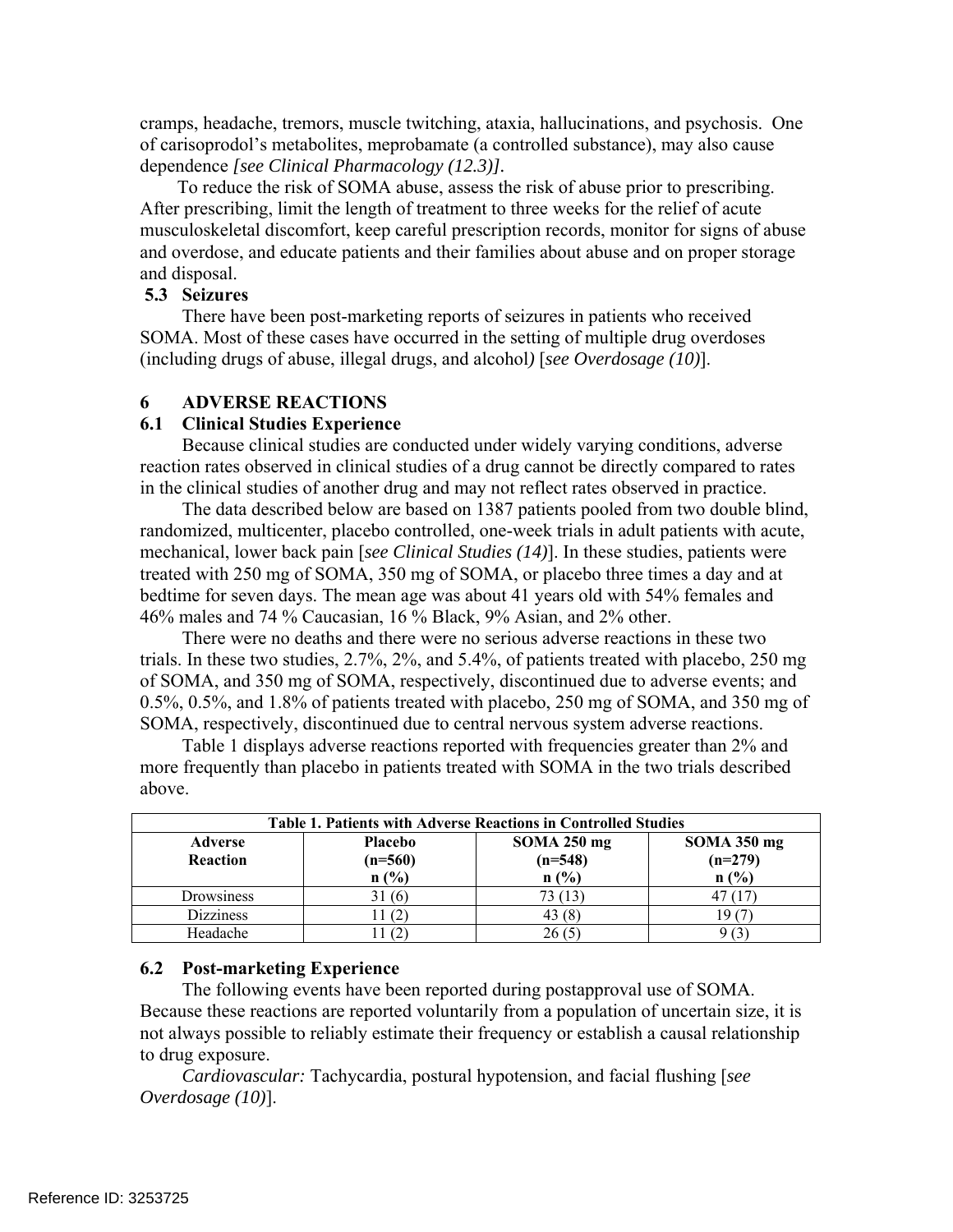*Central Nervous System:* Drowsiness, dizziness, vertigo, ataxia, tremor, agitation, irritability, headache, depressive reactions, syncope, insomnia, and seizures [*see Overdosage (10)*].

*Gastrointestinal:* Nausea, vomiting, and epigastric discomfort. *Hematologic:* Leukopenia, pancytopenia

# **7 DRUG INTERACTIONS**

# **7.1 CNS Depressants**

The sedative effects of SOMA and other CNS depressants (e.g., alcohol, benzodiazepines, opioids, tricyclic antidepressants) may be additive. Therefore, caution should be exercised with patients who take more than one of these CNS depressants simultaneously. Concomitant use of SOMA and meprobamate, a metabolite of SOMA, is not recommended [*see Warnings and Precautions (5.1)*].

### **7.2 CYP2C19 Inhibitors and Inducers**

Carisoprodol is metabolized in the liver by CYP2C19 to form meprobamate [*see Clinical Pharmacology (12.3)*]. Co-administration of CYP2C19 inhibitors, such as omeprazole or fluvoxamine, with SOMA could result in increased exposure of carisoprodol and decreased exposure of meprobamate. Co-administration of CYP2C19 inducers, such as rifampin or St. John's Wort, with SOMA could result in decreased exposure of carisoprodol and increased exposure of meprobamate. Low dose aspirin also showed an induction effect on CYP2C19. The full pharmacological impact of these potential alterations of exposures in terms of either efficacy or safety of SOMA is unknown.

# **8 USE IN SPECIFIC POPULATION**

# **8.1 Pregnancy: Pregnancy Category C.**

There are no data on the use of SOMA during human pregnancy. Animal studies indicate that carisoprodol crosses the placenta and results in adverse effects on fetal growth and postnatal survival. The primary metabolite of carisoprodol, meprobamate, is an approved anxiolytic. Retrospective, post-marketing studies do not show a consistent association between maternal use of meprobamate and an increased risk for particular congenital malformations.

*Teratogenic effects:* Animal studies have not adequately evaluated the teratogenic effects of carisoprodol. There was no increase in the incidence of congenital malformations noted in reproductive studies in rats, rabbits, and mice treated with meprobamate. Retrospective, post-marketing studies of meprobamate during human pregnancy were equivocal for demonstrating an increased risk of congenital malformations following first trimester exposure. Across studies that indicated an increased risk, the types of malformations were inconsistent.

*Nonteratogenic effects:* In animal studies, carisoprodol reduced fetal weights, postnatal weight gain, and postnatal survival at maternal doses equivalent to 1-1.5 times the human dose (based on a body surface area comparison). Rats exposed to meprobamate in-utero showed behavioral alterations that persisted into adulthood. For children exposed to meprobamate in-utero, one study found no adverse effects on mental or motor development or IQ scores. SOMA should be used during pregnancy only if the potential benefit justifies the risk to the fetus.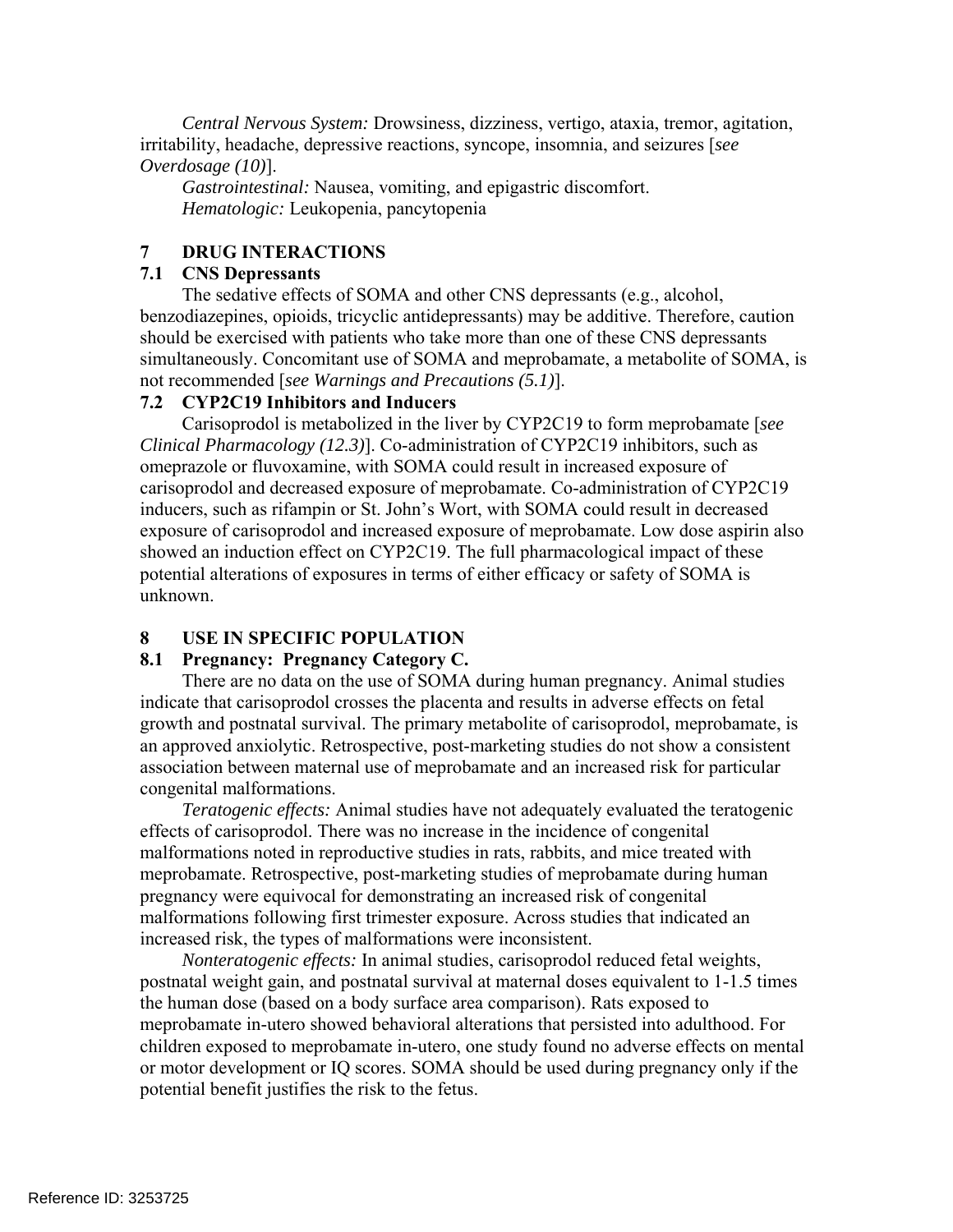# **8.2 Labor and Delivery**

There is no information about the effects of SOMA on the mother and the fetus during labor and delivery.

# **8.3 Nursing Mothers**

Very limited data in humans show that SOMA is present in breast milk and may reach concentrations two to four times the maternal plasma concentrations. In one case report, a breast-fed infant received about 4-6% of the maternal daily dose through breast milk and experienced no adverse effects. However, milk production was inadequate and the baby was supplemented with formula. In lactation studies in mice, female pup survival and pup weight at weaning were decreased. This information suggests that maternal use of SOMA may lead to reduced or less effective infant feeding (due to sedation) and/or decreased milk production. Caution should be exercised when SOMA is administered to a nursing woman.

### **8.4 Pediatric Use**

The efficacy, safety, and pharmacokinetics of SOMA in pediatric patients less than 16 years of age have not been established.

### **8.5 Geriatric Use**

The efficacy, safety, and pharmacokinetics of SOMA in patients over 65 years old have not been established.

# **8.6 Renal Impairment**

The safety and pharmacokinetics of SOMA in patients with renal impairment have not been evaluated. Since SOMA is excreted by the kidney, caution should be exercised if SOMA is administered to patients with impaired renal function. Carisoprodol is dialyzable by hemodialysis and peritoneal dialysis.

### **8.7 Hepatic Impairment**

The safety and pharmacokinetics of SOMA in patients with hepatic impairment have not been evaluated. Since SOMA is metabolized in the liver, caution should be exercised if SOMA is administered to patients with impaired hepatic function.

### **8.8 Patients with Reduced CYP2C19 Activity**

Patients with reduced CYP2C19 activity have higher exposure to carisoprodol. Therefore, caution should be exercised in administration of SOMA to these patients [*see Clinical Pharmacology (12.3)*].

# **9 DRUG ABUSE AND DEPENDENCE**

# **9.1 Controlled Substance**

Soma contains carisoprodol, a Schedule IV controlled substance. Carisoprodol has been subject to abuse, misuse, and criminal diversion for nontherapeutic use *[see Warnings and Precautions (5.2)]*.

### **9.2 Abuse**

Abuse of carisoprodol poses a risk of overdosage which may lead to death, CNS and respiratory depression, hypotension, seizures and other disorders *[see Warnings and Precautions (5.2) and Overdosage (10)]*. Patients at high risk of SOMA abuse may include those with prolonged use of carisoprodol, with a history of drug abuse, or those who use SOMA in combination with other abused drugs.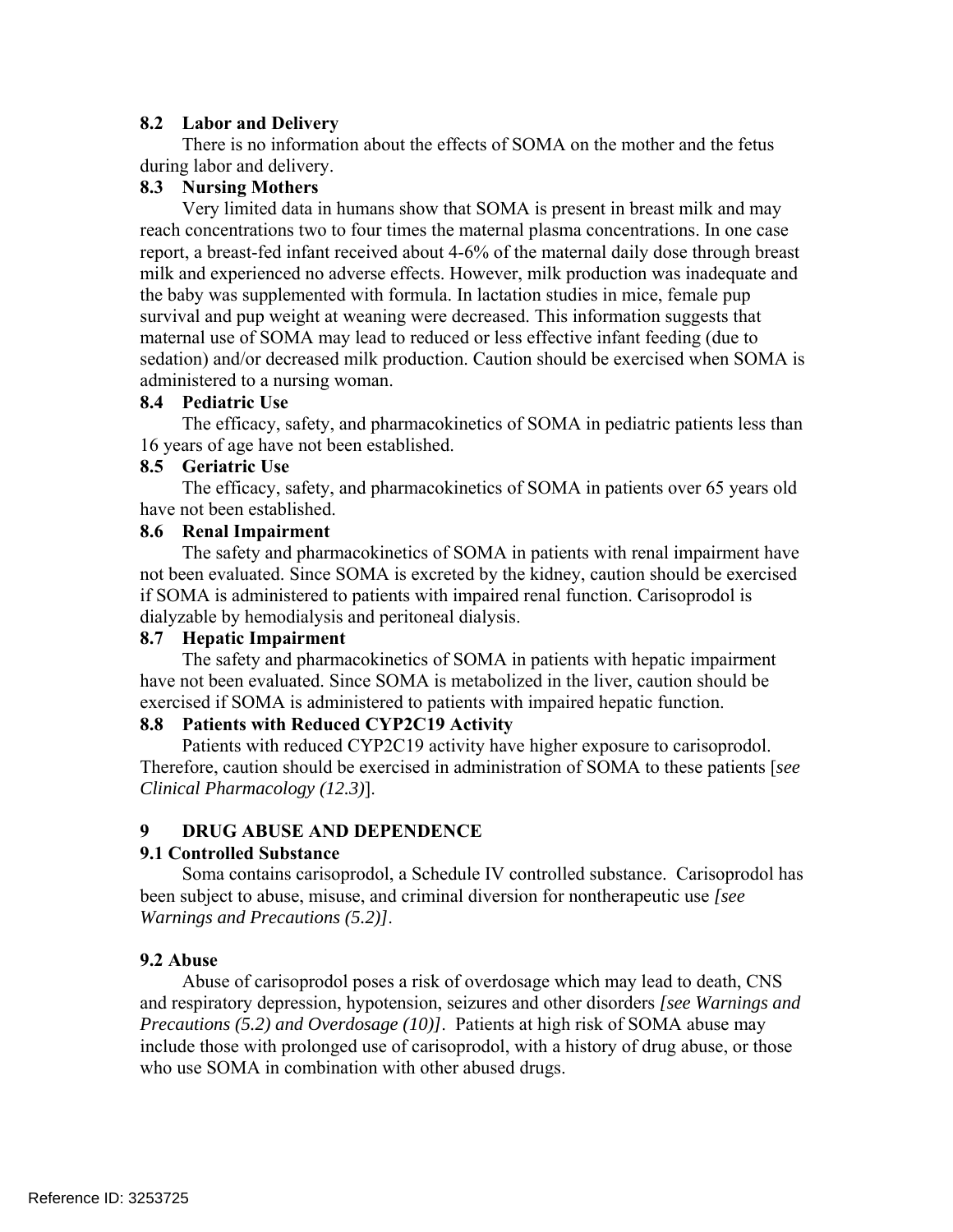Prescription drug abuse is the intentional non-therapeutic use of a drug, even once, for its rewarding psychological effects. Drug addiction, which develops after repeated drug abuse, is characterized by a strong desire to take a drug despite harmful consequences, difficulty in controlling its use, giving a higher priority to drug use than to obligations, increased tolerance, and sometimes physical withdrawal. Drug abuse and drug addiction are separate and distinct from physical dependence and tolerance (for example, abuse or addiction may not be accompanied by tolerance or physical dependence) *[see Drug Abuse and Dependence (9.3)].* 

#### **9.3 Dependence**

Tolerance is when a patient's reaction to a specific dosage and concentration is progressively reduced in the absence of disease progression, requiring an increase in the dosage to maintain the same. Physical dependence is characterized by withdrawal symptoms after abrupt discontinuation or a significant dose reduction of a drug. Both tolerance and physical dependence have been reported with the prolonged use of SOMA. Reported withdrawal symptoms with SOMA include insomnia, vomiting, abdominal cramps, headache, tremors, muscle twitching, anxiety, ataxia, hallucinations, and psychosis. Instruct patients taking large doses of SOMA or those taking the drug for a prolonged time to not abruptly stop SOMA *[see Warnings and Precautions (5.2)].* 

#### **10 OVERDOSAGE**

Overdosage of SOMA commonly produces CNS depression. Death, coma, respiratory depression, hypotension, seizures, delirium, hallucinations, dystonic reactions, nystagmus, blurred vision, mydriasis, euphoria, muscular incoordination, rigidity, and/or headache have been reported with SOMA overdosage. Serotonin syndrome has been reported with carisoprodol intoxication. Many of the carisoprodol overdoses have occurred in the setting of multiple drug overdoses (including drugs of abuse, illegal drugs, and alcohol). The effects of an overdose of carisoprodol and other CNS depressants (e.g., alcohol, benzodiazepines, opioids, tricyclic antidepressants) can be additive even when one of the drugs has been taken in the recommended dosage. Fatal accidental and non-accidental overdoses of SOMA have been reported alone or in combination with CNS depressants.

 **Treatment of Overdosage:** Basic life support measures should be instituted as dictated by the clinical presentation of the SOMA overdose. Vomiting should not be induced because of the risk of CNS and respiratory depression, and subsequent aspiration. Circulatory support should be administered with volume infusion and vasopressor agents if needed. Seizures should be treated with intravenous benzodiazepines and the reoccurrence of seizures may be treated with phenobarbital. In cases of severe CNS depression, airway protective reflexes may be compromised and tracheal intubation should be considered for airway protection and respiratory support.

For decontamination in cases of severe toxicity, activated charcoal should be considered in a hospital setting in patients with large overdoses who present early and are not demonstrating CNS depression and can protect their airway.

For more information on the management of an overdose of SOMA, **contact a Poison Control Center.**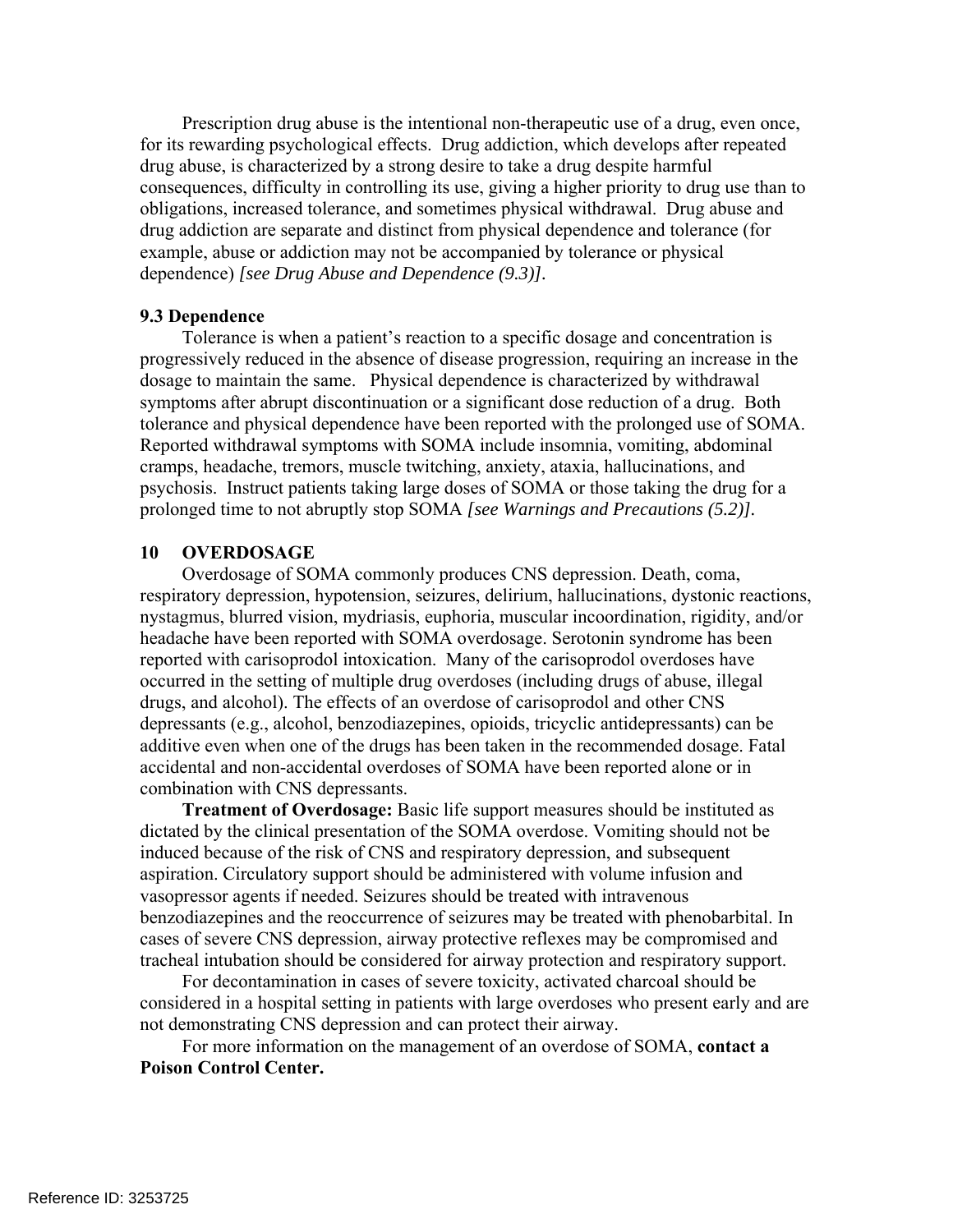# **11 DESCRIPTION**

SOMA (carisoprodol) Tablets are available as 250 mg and 350 mg round, white tablets. Carisoprodol is a white, crystalline powder, having a mild, characteristic odor and a bitter taste. It is slightly soluble in water; freely soluble in alcohol, in chloroform, and in acetone; and its solubility is practically independent of pH. Carisoprodol is present as a racemic mixture. Chemically, carisoprodol is N-isopropyl-2-methyl-2-propyl-1,3 propanediol dicarbamate and the molecular formula is  $C_{12}H_{24}N_2O_4$ , with a molecular weight of 260.33. The structural formula is:

$$
H_2NCOOCH_2CH_2CH_3
$$
\n
$$
H_2NCOOCH_2COCH_2OOCNHCH(CH_3)_2
$$
\n
$$
CH_3
$$

Other ingredients in the SOMA drug product include alginic acid, magnesium stearate, potassium sorbate, starch, and tribasic calcium phosphate.

# **12 CLINCIAL PHARMACOLOGY**

### **12.1 Mechanism of Action**

The mechanism of action of carisoprodol in relieving discomfort associated with acute painful musculoskeletal conditions has not been clearly identified.

In animal studies, muscle relaxation induced by carisoprodol is associated with altered interneuronal activity in the spinal cord and in the descending reticular formation of the brain.

# **12.2 Pharmacodynamics**

Carisoprodol is a centrally acting skeletal muscle relaxant that does not directly relax skeletal muscles.

A metabolite of carisoprodol, meprobamate, has anxiolytic and sedative properties. The degree to which these properties of meprobamate contribute to the safety and efficacy of SOMA is unknown.

### **12.3 Pharmacokinetics**

The pharmacokinetics of carisoprodol and its metabolite meprobamate were studied in a crossover study of 24 healthy subjects (12 male and 12 female) who received single doses of 250 mg and 350 mg SOMA (see Table 2). The exposure of carisoprodol and meprobamate was dose proportional between the 250 mg and 350 mg doses. The Cmax of meprobamate was  $2.5 \pm 0.5$  μg/mL (mean  $\pm$  SD) after administration of a single 350 mg dose of SOMA, which is approximately 30% of the Cmax of meprobamate (approximately 8 μg/mL) after administration of a single 400 mg dose of meprobamate.

| Table 2. Pharmacokinetic Parameters of Carisoprodol and Meprobamate<br>$(Mean \pm SD, n=24)$ |               |               |  |  |  |  |
|----------------------------------------------------------------------------------------------|---------------|---------------|--|--|--|--|
|                                                                                              | 250 mg SOMA   | 350 mg SOMA   |  |  |  |  |
| Carisoprodol                                                                                 |               |               |  |  |  |  |
| Cmax $(\mu g/mL)$                                                                            | $1.2 \pm 0.5$ | $1.8 \pm 1.0$ |  |  |  |  |
| $AUC_{inf} (\mu g^* hr/mL)$                                                                  | $4.5 \pm 3.1$ | $7.0 \pm 5.0$ |  |  |  |  |
| Tmax (hr)                                                                                    | $1.5 \pm 0.8$ | $1.7 \pm 0.8$ |  |  |  |  |
| $T_{1/2}$ (hr)                                                                               | $1.7 \pm 0.5$ | $2.0 \pm 0.5$ |  |  |  |  |
| Meprobamate                                                                                  |               |               |  |  |  |  |
| Cmax ( $\mu$ g/mL)                                                                           | $1.8 \pm 0.3$ | $2.5 \pm 0.5$ |  |  |  |  |
| $AUC_{inf}$ (µg*hr/mL)                                                                       | $32 \pm 6.2$  | $46 \pm 9.0$  |  |  |  |  |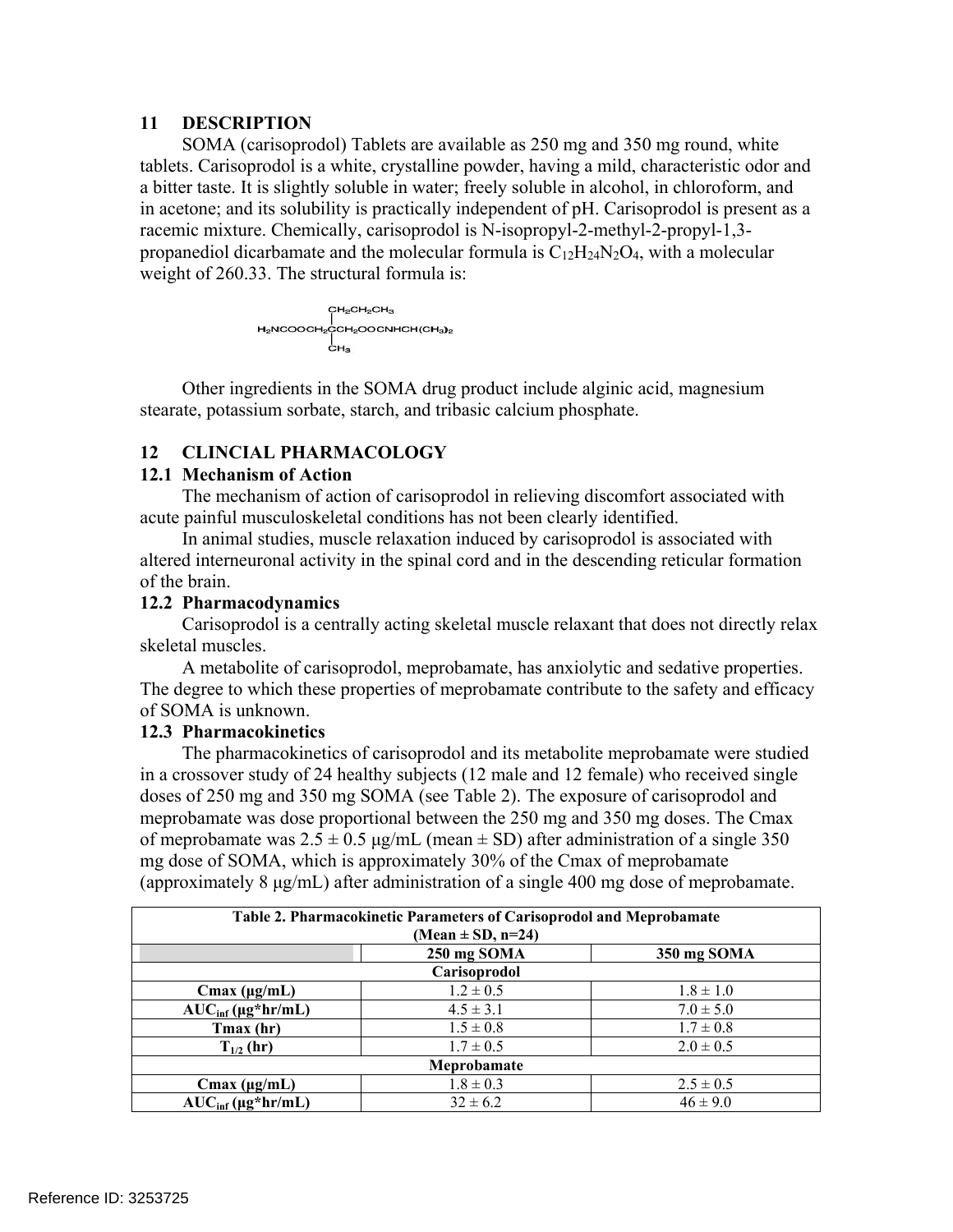| $\sim$                       | $\overline{\phantom{a}}$ | <b>-</b>                                |
|------------------------------|--------------------------|-----------------------------------------|
| Tmax                         | .                        | τ.                                      |
| (hr                          | <u>.</u>                 | .                                       |
| $\mathbf{a}$<br><br>.<br>1/2 | -<br>—<br>.              | ี∙.∪<br>$\overline{\phantom{a}}$<br>⊥.√ |

*Absorption*: Absolute bioavailability of carisoprodol has not been determined. The mean time to peak plasma concentrations (Tmax) of carisoprodol was approximately 1.5 to 2 hours. Co-administration of a high-fat meal with SOMA (350 mg tablet) had no effect on the pharmacokinetics of carisoprodol. Therefore, SOMA may be administered with or without food.

 *Metabolism*: The major pathway of carisoprodol metabolism is via the liver by cytochrome enzyme CYP2C19 to form meprobamate. This enzyme exhibits genetic polymorphism (see Patients with Reduced CYP2C19 Activity below).

approximately 10 hours. *Elimination*: Carisoprodol is eliminated by both renal and non-renal routes with a terminal elimination half-life of approximately 2 hours. The half-life of meprobamate is

*Gender:* Exposure of carisoprodol is higher in female than in male subjects (approximately 30-50% on a weight adjusted basis). Overall exposure of meprobamate is comparable between female and male subjects.

*Patients with Reduced CYP2C19 Activity:* SOMA should be used with caution in patients with reduced CYP2C19 activity. Published studies indicate that patients who are poor CYP2C19 metabolizers have a 4-fold increase in exposure to carisoprodol, and concomitant 50% reduced exposure to meprobamate compared to normal CYP2C19 metabolizers. The prevalence of poor metabolizers in Caucasians and African Americans is approximately 3-5% and in Asians is approximately 15-20%.

### **13 NONCLINICAL TOXICOLOGY**

#### **13.1 Carcinogenesis, Mutagenesis, Impairment of Fertility**

Long term studies in animals have not been performed to evaluate the carcinogenic potential of carisoprodol.

SOMA was not formally evaluated for genotoxicity. In published studies, carisoprodol was mutagenic in the *in vitro* mouse lymphoma cell assay in the absence of metabolizing enzymes, but was not mutagenic in the presence of metabolizing enzymes. Carisoprodol was clastogenic in the *in vitro* chromosomal aberration assay using Chinese hamster ovary cells with or without the presence of metabolizing enzymes. Other types of genotoxic tests resulted in negative findings. Carisoprodol was not mutagenic in the Ames reverse mutation assay using *S. typhimurium* strains with or without metabolizing enzymes, and was not clastogenic in an *in vivo* mouse micronucleus assay of circulating blood cells.

SOMA was not formally evaluated for effects on fertility. Published reproductive studies of carisoprodol in mice found no alteration in fertility although an alteration in reproductive cycles characterized by a greater time spent in estrus was observed at a carisoprodol dose of 1200 mg/kg/day. In a 13-week toxicology study that did not determine fertility, mouse testes weight and sperm motility were reduced at a dose of 1200 mg/kg/day. In both studies, the no effect level was 750 mg/kg/day, corresponding to approximately 2.6 times the human equivalent dosage of 350 mg four times a day, based on a body surface area comparison.

The significance of these findings for human fertility is not known.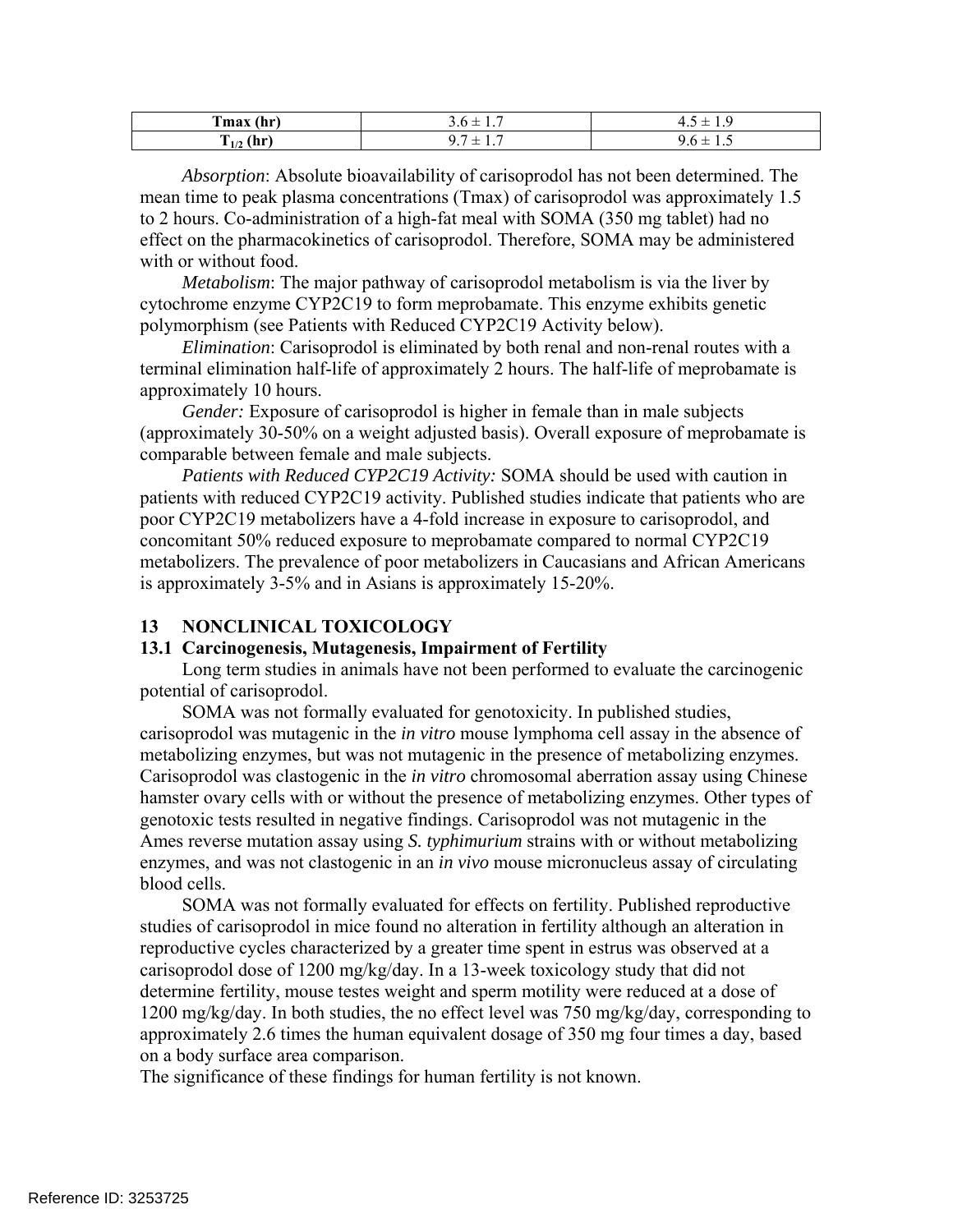### **14 CLINICAL STUDIES**

The safety and efficacy of SOMA for the relief of acute, idiopathic mechanical low back pain was evaluated in two, 7-day, double blind, randomized, multicenter, placebo controlled, U.S. trials (Studies 1 and 2). Patients had to be 18 to 65 years old and had to have acute back pain (< 3 days of duration) to be included in the trials. Patients with chronic back pain; at increased risk for vertebral fracture (e.g., history of osteoporosis); with a history of spinal pathology (e.g., herniated nucleus pulposis, spondylolisthesis or spinal stenosis); with inflammatory back pain, or with evidence of a neurologic deficit were excluded from participation. Concomitant use of analgesics (e.g., acetaminophen, NSAIDs, tramadol, opioid agonists), other muscle relaxants, botulinum toxin, sedatives (e.g., barbiturates, benzodiazepines, promethazine hydrochloride), and anti-epileptic drugs was prohibited.

In Study 1, patients were randomized to one of three treatment groups (i.e., SOMA 250 mg, SOMA 350 mg, or placebo) and in Study 2 patients were randomized to two treatment groups (i.e., SOMA 250 mg or placebo). In both studies, patients received study medication three times a day and at bedtime for seven days.

The primary endpoints were the relief from starting backache and the global impression of change, as reported by patients, on Study Day 3. Both endpoints were scored on a 5-point rating scale from 0 (worst outcome) to 4 (best outcome) in both studies. The primary statistical comparison was between the SOMA 250 mg and placebo groups in both studies.

The proportion of patients who used concomitant acetaminophen, NSAIDs, tramadol, opioid agonists, other muscle relaxants, and benzodiazepines was similar in the treatment groups.

| Table 3. Results of the Primary Efficacy Endpoints <sup>a</sup> in Studies 1 and 2 |                                                             |          |                  |             |  |  |
|------------------------------------------------------------------------------------|-------------------------------------------------------------|----------|------------------|-------------|--|--|
| <b>Study</b>                                                                       | <b>Parameter</b>                                            | Placebo  | <b>SOMA</b>      | <b>SOMA</b> |  |  |
|                                                                                    |                                                             |          | $250 \text{ mg}$ | 350 mg      |  |  |
| 1                                                                                  | <b>Number of Patients</b>                                   | $n=269$  | $n=264$          | $n=273$     |  |  |
|                                                                                    | Relief from Starting Backache, Mean (SE) <sup>b</sup>       | 1.4(0.1) | 1.8(0.1)         | 1.8(0.1)    |  |  |
|                                                                                    | Difference between SOMA and Placebo, Mean (SE) <sup>b</sup> |          | 0.4              | 0.4         |  |  |
|                                                                                    | $(95\% \text{ CI})$                                         |          | (0.2, 0.5)       | (0.2, 0.6)  |  |  |
|                                                                                    | Global Impression of Change, Mean (SE) <sup>b</sup>         | 1.9(0.1) | 2.2(0.1)         | 2.2(0.1)    |  |  |
|                                                                                    | Difference between SOMA and Placebo, Mean (SE) <sup>b</sup> |          | 0.2              | 0.3         |  |  |
|                                                                                    | (95% CI)                                                    |          | (0.1, 0.4)       | (0.1, 0.4)  |  |  |
|                                                                                    |                                                             |          |                  |             |  |  |
| $\overline{2}$                                                                     | <b>Number of Patients</b>                                   | $n=278$  | $n=269$          |             |  |  |
|                                                                                    | Relief from Starting Backache, Mean (SE) <sup>b</sup>       | 1.1(0.1) | 1.8(0.1)         |             |  |  |
|                                                                                    | Difference between SOMA and Placebo, Mean (SE) <sup>b</sup> |          | 0.7              |             |  |  |
|                                                                                    | (95% CI)                                                    |          | (0.5, 0.9)       |             |  |  |
|                                                                                    | Global Impression of Change, Mean (SE) <sup>b</sup>         | 1.7(0.1) | 2.2(0.1)         |             |  |  |
|                                                                                    | Difference between SOMA and Placebo, Mean (SE) <sup>b</sup> |          | 0.5              |             |  |  |
|                                                                                    | (95% CI)                                                    |          | (0.4, 0.7)       |             |  |  |

The results for the primary efficacy evaluations in the acute, low back pain studies are presented in Table 3.

 were assessed by the patients on Study Day 3. These endpoints were scored on a 5-point rating scale a The primary efficacy endpoints (Relief from Starting Backache and Global Impression of Change) from 0 (worst outcome) to 4 (best outcome).

b Mean is the least squared mean and SE is the standard error of the mean. The ANOVA model was used for the primary statistical comparison between the SOMA 250 mg and placebo groups.